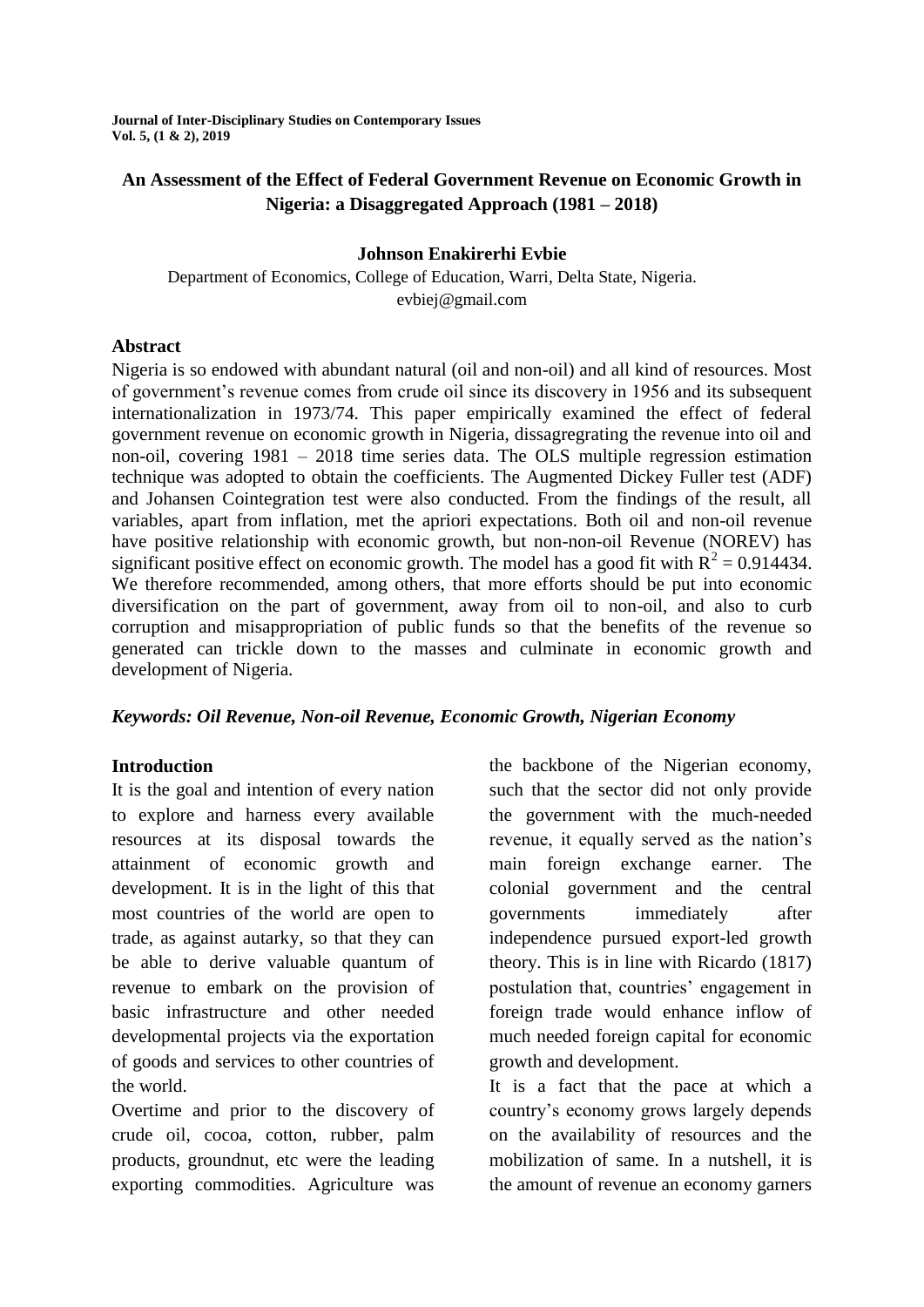from its constituent sectors that spurs its growth and developmental strides. Prior to Nigeria's independence, through the 1960s and the 1970s, the economy depended largely on non-oil sector, basically agriculture for revenue generation. In like maker, much-needed foreign exchange was sourced from the export of agricultural products, the proceeds therefrom driving our growth and developmental drive (Likita, Idisi & Mavenke, 2018). For instance, before the oil era, about 74 percent of government total revenue of Nigeria was earned from non-oil export, with oil export earnings accounting for a paltry 26%.

But the emergence of crude oil into the Nigerian economic history in 1956 and the subsequent oil boom revolution of the early cum mid 1970s changed the revenue equation of the government. While non-oil revenue started experiencing tremendous decline from the late 1970s and into the 1980s and thereafter, oil export revenue on the other hand started taking a north-ward drive, even in terms of foreign exchange earnings and in other key indexes. A cursory look at the summary of federal government finances indicate that in 1981, oil export revenue amounted to N8.56b, out of the total revenue of N13.29b, while non-oil accounted for the balance of N4.73b. In percentage terms, oil revenue made up 64% of all government revenue for that year. By 1990, the volume and percentage share of oil revenue to total revenue went up astronomically to N71.89b (73%) as against N26.22b for non-oil export contributions to total revenue. The value and share of oil export earnings went far higher in 2000 to N1.59 trn, that is about 84% of the total revenue of N1.91 trn. Non-oil revenue accounted

for N314b, making up the balance. In relative terms, the share of oil in total revenue declined a little ion 2010 to 74% and fell more sharply in 2018 to 58% as its value was N5.40 trn and N5.51 trn respectively. On the other hand, non-oil revenue amounted to N1.91 trn and N4.01 trn for those respective years (CBN, 2018).

## **Statement of Problem**

It is a well known fact that it is the amount of revenue or money an economy generates from its component sectors that determines its growth and developmental strides. In essence, the speed or rate of growth of any economy greatly depends on the level of resource mobilization. The aim is to harness such available resources towards achieving economic growth cum development. As far as Nigeria is concerned government revenue is usually made up of two components: Oil revenue and non-oil revenue. Their respective contribution to and composition vis-à-vis total government receipts has varied over time.

Prior to the discovery of crude oil at Oloibiri, Bayelsa State in 1956, agriculture was the mainstay of the Nigerian economy, such that Nigeria was a leading producer and exporter of agricultural commodities like rubber, cotton, cocoa, groundnut, palm products, just to mention but a few. But the narrative changed since the internationalization of Nigeria's crude oil, especially from 1973/74, such that petroleum has taken the driver"s seat in virtually all major economic indicators.

It is one thing for a country to rake in much revenue, but it is quite another ball game entirely for such generated revenue to translate to and infact transform the country in the realm or path of growth and development. Nigeria, no doubt, has been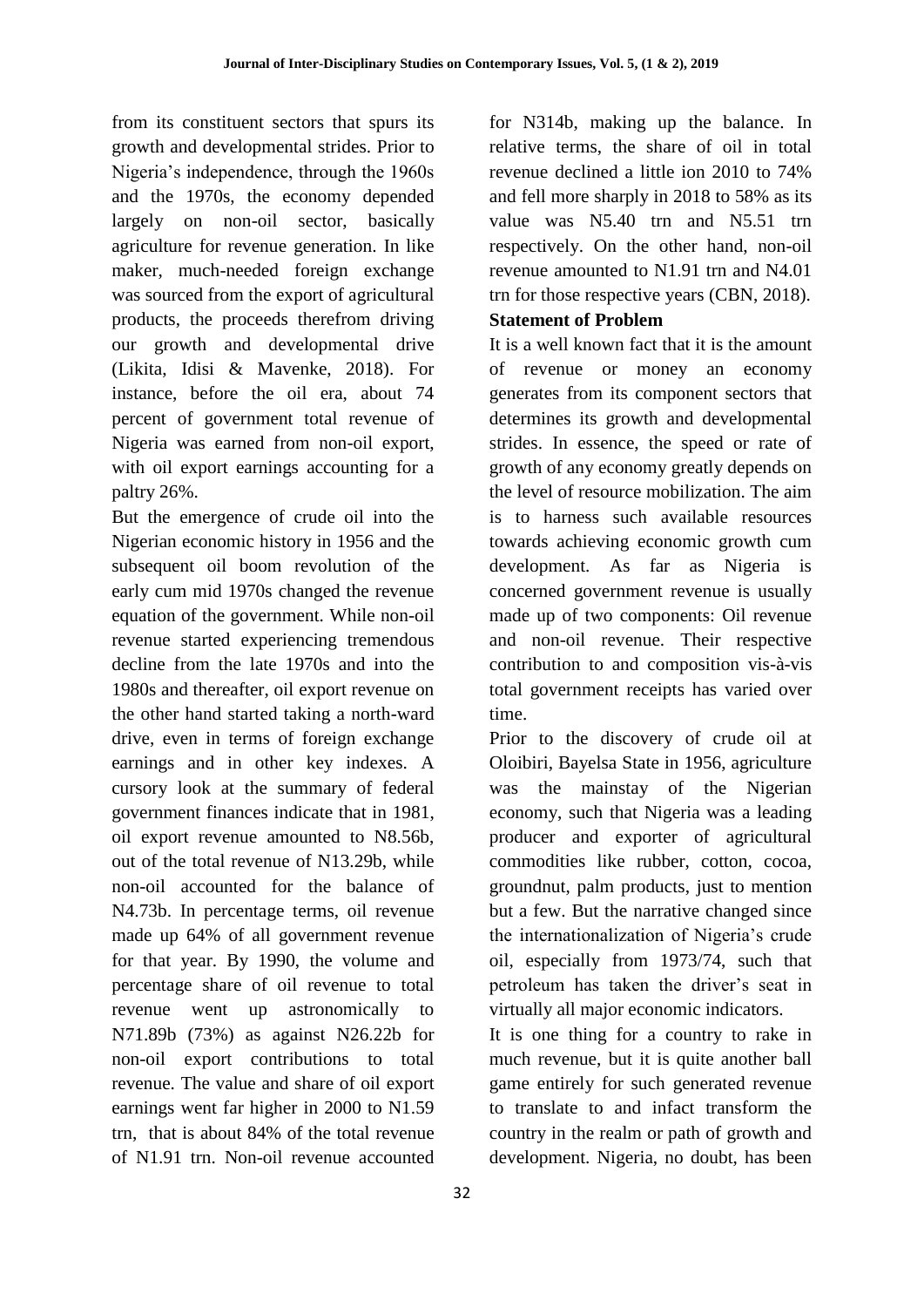fortunate to witness many eras of oil boom that raked in much revenue inflow. This is in addition to other sundry revenue sources. These massive revenues generated over the years, have they resulted in economic growth in Nigeria? If yes, is such growth commensurate with the level of revenue at the disposal of the government?

## **Objectives of the Study**

Generally, the study has the objective of assessing the effect of government revenue on economic growth in Nigeria, covering 1981 to 2018. But specifically, the study has the following objectives:

i. to examine the relationship between oil revenue and economic growth in Nigeria.

- ii. to examine the relationship between non-oil revenue and economic growth in Nigeria.
- iii. to investigate the nexus between inflation rate and economic growth in Nigeria
- iv. to recommend potent policy measures, based on the results obtained, on how to effectively and efficiently spend Nigeria"s resources in stimulating economic growth and development.

## **Hypotheses of the Study**

The following hypotheses will be adopted for the study.

- $Ho<sub>1</sub>:$  There is no significant relationship between oil revenue and economic growth in Nigeria.
- Ho2: There is no significant relationship between non-oil revenue and economic growth in Nigeria.
- $H0<sub>3</sub>$ : There is no significant relationship between inflation rate and economic growth in Nigeria.

## **Literature Review Government Revenue**

Generally, revenue can be termed as the money that is received by an individual or an entity over a period of time. When we relate it to the government, we can safely express government revenue as income or money that the government receives regularly, and over a specified time period. In other words, it is the total amount of income or money that government has received or taken over a defined period, such as a month, quarter or a year.

It should be noted that the government has much role to play in modern societies. The core functions range from that of provision of essential services (public goods) to that of regulatory framework. Also, government revenue comes from two main sources: taxes and non-tax components. Consequently, government revenue can be defined as incomes received by the government from taxes and non-taxes components to enable her undertake public expenditure. On this regard, it implies receipts or streams of income that accrue to the government as means of participating in the distribution of the social products, and to ensure that the government functions properly. Basically, governments collect revenues for two (2) purposes: to finance and execute the production (or rendering) of goods and services they obligatorily provide to the citizens and businesses and to fulfill and meet up with their redistribution role.

Government revenue is broadly divided into two: oil revenue and non-oil revenue.

### **Oil Revenue**

This is a component of government revenue relating to, containing or monies from crude oil and gas and associated derivatives. Oil revenue is largely made up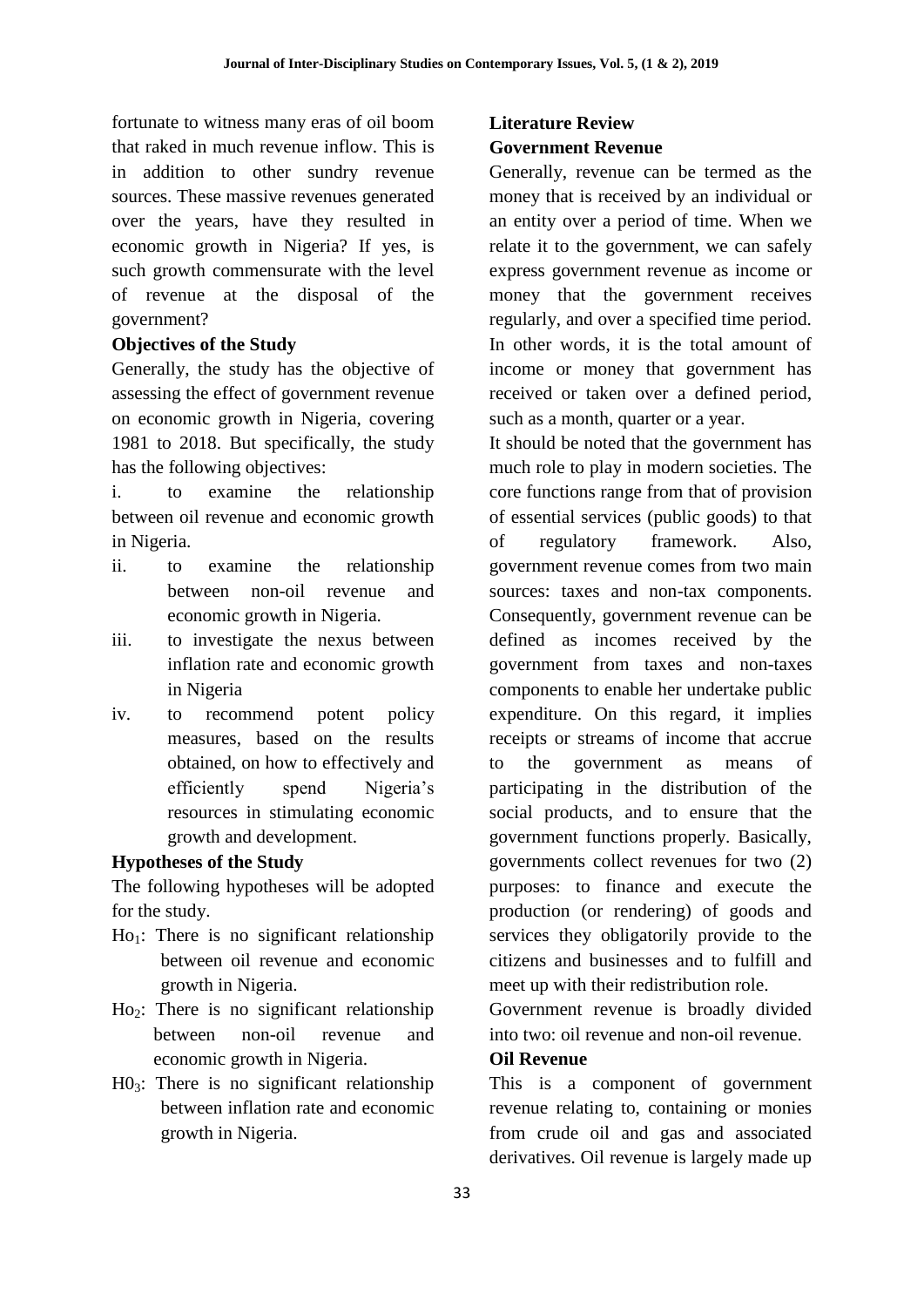of licenses, petroleum profit tax, royalties on oil and gas, company income tax i.e. taxes paid on profit arising from oil and gas operations of various prospecting, exploiting, refining and marketing companies, both in the upstream and downstream sectors of the oil and gas industry. Crude oil contributes significantly to government revenue since the discovery of crude oil at Oloibiri, Bayelsa State in 1956 and its subsequent internationalization in 1973/74. It has contributed about 90 percent of government receipts at some point in time, Nigeria"s oil and gas sector represents about 65 percent of government revenue currently.

### **Non-Oil Revenue**

Non-oil revenue segment of public finance is made up of all types of revenue not accounted for or covered by oil resources. Basically, customs and excise duties, Company Income Tax (CIT), the Value Added Tax (VAT), and of late the stamp duties are the major or most important sources of government non-oil revenue. It should be noted that before crude oil was discovered in Nigeria, cash crops and their derivatives like palm oil, palm kernel, rubber, cocoa, groundnut, cotton, timber, etc were major export commodities that formed the bulk of foreign exchange for both pre-colonial, colonial and postcolonial finances. It was the backbone of the economy, as it provided well over 80% of government revenue and the muchneeded foreign exchange arising from the export of cash crops. The different regions specialized in diverse exportable commodities: The North had groundnut and cocoa; the west produce cocoa, while the east and south specialized in palm products.

Viewed from exports perspective, Elechi, Kasie and Chijindu (2016) in Likita, Idisi and Mavenke (2018) classified non-oil exports as products that are produced in a country"s agricultural, mining, quarrying and the industrial sectors, excluding oil products, which are sent/sold to other countries mainly to generate revenue so as to spur economic growth.

### **Economic Growth**

Different definitions have been offered as to what economic growth stands for, but all point to one direction. Growth itself implies an increase in an economic variable, usually persisting or spanning over successive periods (Black, 2002).

Economic growth can be thus explained as a rise in the amount of goods and services produced per head of the entire population, over a time period. According to the Wikipedia, the rate of economic growth relates to the geometric periodic rate of increase in the Gross Domestic Product (GDP) between the first and the last year, over a period of time. Economic growth can also be referred to as the rise or upward movement in the inflation – adjusted market value of goods and services produced by a country or an economy over a period of time. For economic growth to be said to have occurred, there has to be an increase in output i.e. the production of economic goods and services, if we compare one period of time to another. It is when need goods and services are produced and developed that economic growth is generated.

Relatedly, the Gross Domestic Product **(**GDP) is defined as the monetary or market value of all the final goods and services produced in an economy in a specific period of time. The IMF (2016)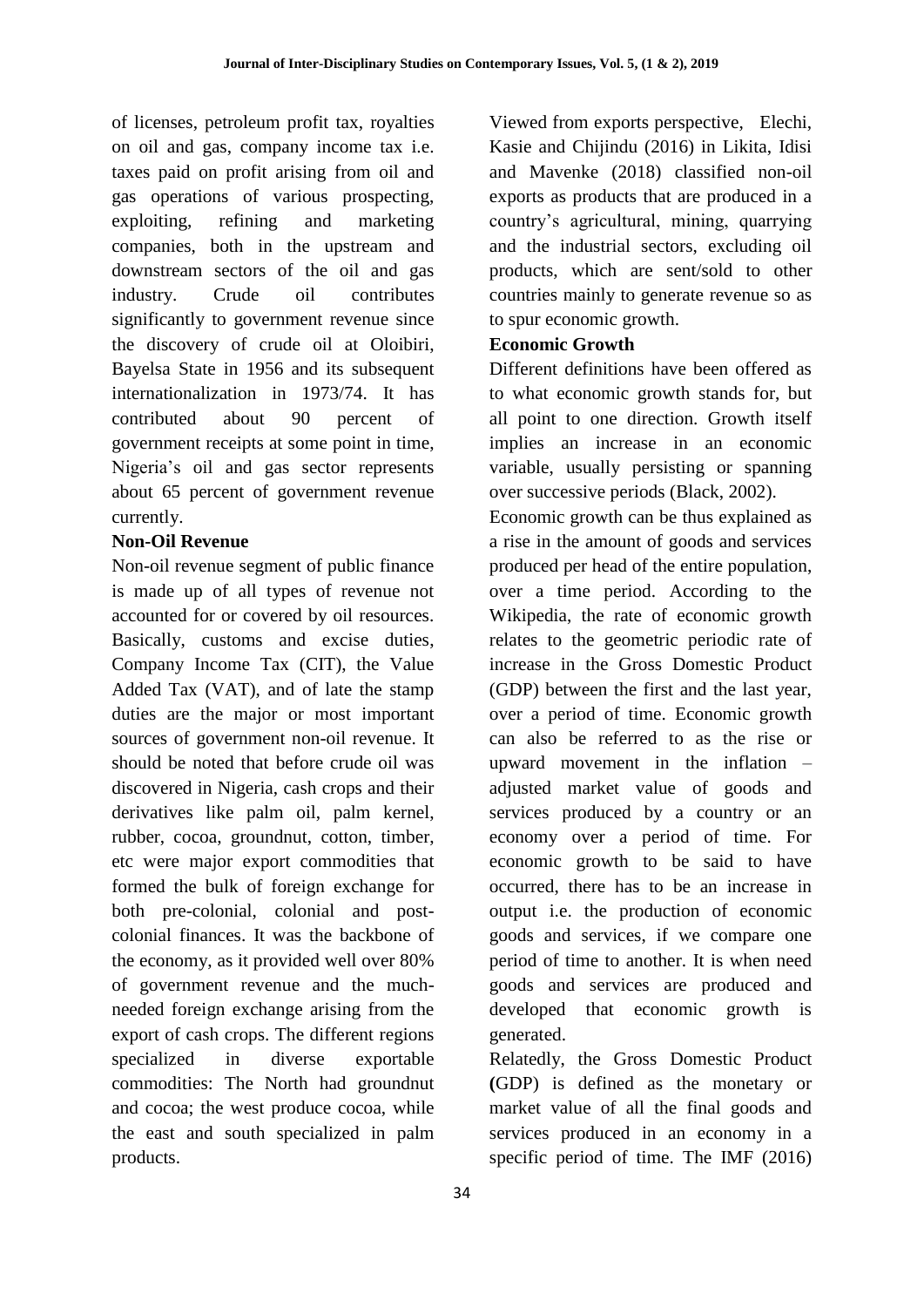states that the GDP measures the market value of final goods and services that are purchased by the Final user in a country over time, either quarterly or yearly. It is also an aggregate measure of total production, equal to the sum of the gross values added of all residents and institutional units engaged in production and services – including or plus any taxes and minus any subsidies on goods not included in the value of their outputs (OECD, 2014).

Economic growth is caused by two major factors. These are increase or rise in aggregate demand (AD) and increase in aggregate supply (AS) or productive capacity. Furthermore, the determinants of economic growth include accumulation of capital stock, technological advancement and increases in labour inputs such as workers or hours worked, etc.

## **Theoretical Framework**

The attainment of economic growth and development forms, and is indeed the driving force of any government policy and programmes. Every country strives after development, so to say. Economic literature is dominated by competing and different strands of thoughts as to how the process of economic growth cum development evolve in a nation. Some of these thought theories that are key to the pattern of economic growth are highlighted below, as examined by Todaro and Smith (2004).

# **Rostow's Stages of Growth Theory**

The American economic historian, Walt W. Rostow"s work – The Stages of Economic Growth, is perhaps one of the earliest works resulting from the competition for the allegiance of newly independent countries due to the Cold-war scheming of the 1950s and 1960s.

According to Rowstow, the movement from underdevelopment to development can be explained in terms of a series of stages or steps through which all nations must proceed. He identified five (5) of such stages which advanced countries to him, had all passed in the process of attaining self-sustaining growth. These include:

- Traditional society
- Pre-condition for take-off into selfsustaining growth.
- Take-off stage
- Drive to maturity
- The age of high mass consumption stage

It should be noted that these stages constitute both economic growth theory and also about the modern history in general. Under the Rostow"s treaty, the mobilization of savings, both domestic and foreign, is very vital and strategic for economic growth take- off. This is to enable sufficient investment to be generated so as to accelerate economic growth.

# **Harrod**-**DomarGrowthModel**

Sir Roy Harrod and Evesey Domar separately, but concurrently developed this model in the early 1950s. The major premise of the Harrod-Domar Model is that in order for a nation to grow, new investment, which is in the form of net addition to the capital stock are necessary. This presupposes that every economy has to save a certain percentage or portion of its national income.

This is mainly to make room for depreciation i.e. replacement of worn out capital and also grow new investments. For instance, assuming there is a direct technical relationship between the size or amount of total capital stock, say K, and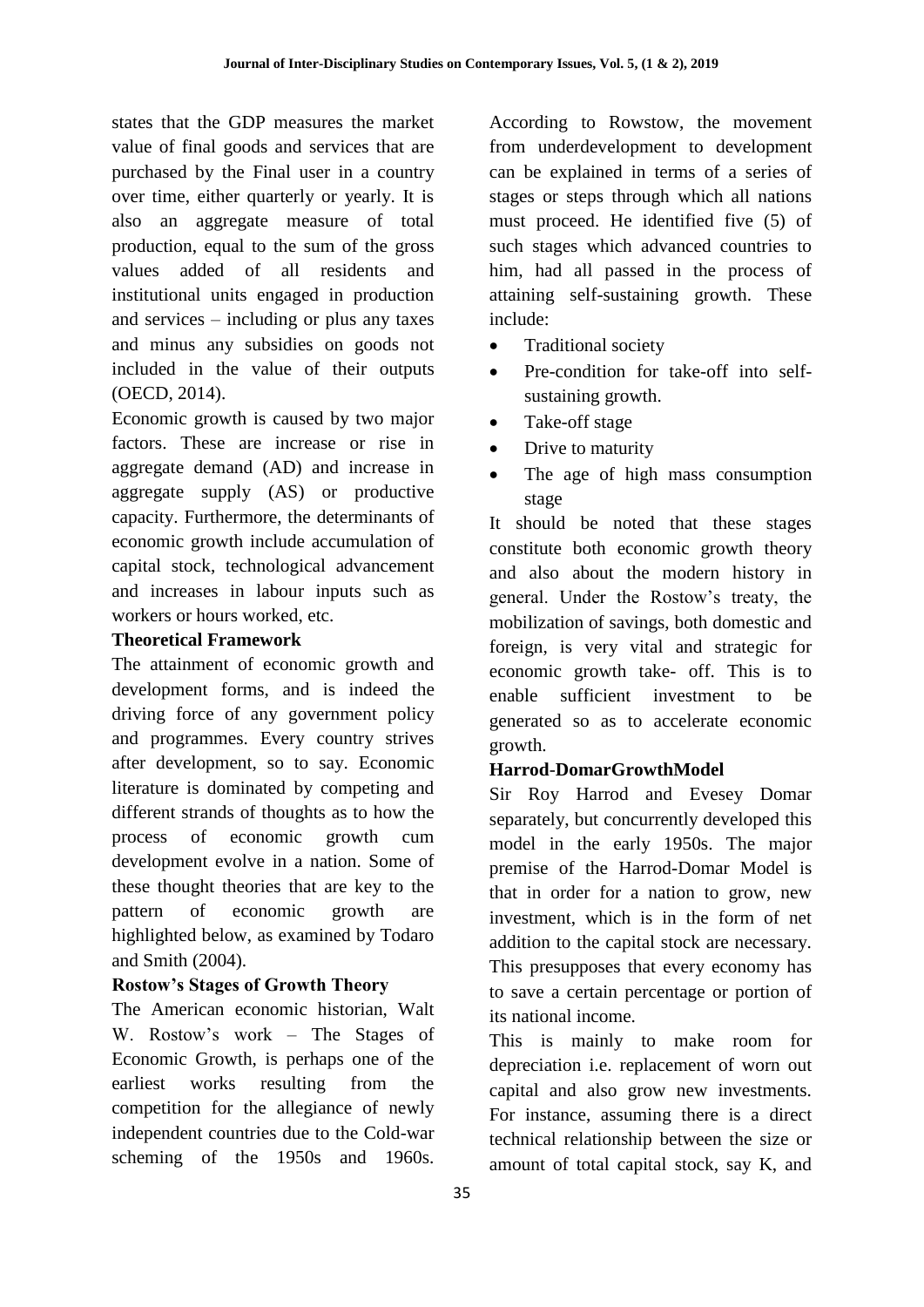total Gross National Production (GNP), Y, and N3 of capital is always necessary to produce a N1 stream of GNP, it implies that net additions or increment to the capital stock by way of new investment will result in a commensurate increases in the flow of GNP, growth.

If we assume further that the capital output ratio, K is roughly 3 to 1 and the national savings ratio, 5, is a fixed proportion of national output (i.e. 6%), we can build a simple model of economic growth as follows:

 $S = sY - - - - (1)$ 

Net Investment (I), which is the change in the existing capital stock, K, can be symbolized as ∆K, such that,

$$
I = \Delta K - \cdots - (2)
$$

Since there is a direct relationship with the capital stock, K, and total national output, Y:

 $\frac{K}{v} = \kappa$  or  $\frac{\Delta K}{\Delta v} = K$  or  $\Delta K = \kappa \Delta Y$  - - - - - (3)

Since net additional savings, S, must be equal to net investment, I, this equality can be expressed as:

 $S = I - - - - - - - (4)$ 

From equation 1, 2  $\&$  3, we know that:  $I = \Delta K = \kappa \Delta Y$ 

We can re-write equation 4 as:

 $S = sY = \kappa \Delta Y = \Delta K = I \quad \text{---} \quad (5)$ 

Equation 5 can simply be re-written as:  $sY = \kappa \Delta Y - \cdots (6)$ 

If we divide both sides of equation 6 by Y and then by K, we get:

 $\frac{\Delta Y}{Y} = \frac{S}{Y}$  - - - - - (7), where  $\frac{S}{Y}$  represents the rate of change or growth of GNP.

Equation 7 is the Harrod-Domar Growth Model, which states that in the absence of government intervention, the growth rate of an economy will be positively related to the savings ratio i.e. the more an economy is able to save and invest for any given

GNP, the greater the growth rate, and it is negatively related to the economy"s capital-output ratio. The more an economy can save and invest, the faster the growth rate.

### **The Solow Neoclassical Growth Model**

One of the models that has remain a basic reference point as far as economic growth literature is concerned is the growth model developed by Robert Solow of the Massachusetts institute of Technology;" A contribution to the theory of economic growth in 1956. Solow growth Model provides a framework for the study of convergence across nations. He opines that given that countries have the same rates of savings, labour force growth, productivity growth and depreciation, economies will conditionally converge to the same level of income. The major point of departure of the Solow Model from that of Harrod-Domar is that the former allows for substitution between Capital and labour, assuming that there are diminishing returns to the use of these inputs in the process.

Assuming Constant returns to scale, the aggregate Production Function  $Y=F(k, L)$ -- (1). If we applied to the Cobb-Douglas production function, at any given time (t), we have:

 $Y_{(t)} = K_{(t)}^{\alpha} A_{(t)} L_{(t)}^{1-\alpha}$  ---- (2)

Where  $Y = GDP$  and  $K = the stock of$ capital,

L = Labour and  $A_{(t)}$  = productivity of labour.

Subject to constant returns to scale, we can generalize that:

 $\gamma Y = F(\gamma K, \gamma L)$  ---- (3)

Where r is some positive equality or amount such that:

 $Y/L = f (K/L, I)$  or  $Y = f(k)$  - - - - (4) In the final analysis,

 $\Delta K = sf(k) - (\delta + n)k - \cdots (5)$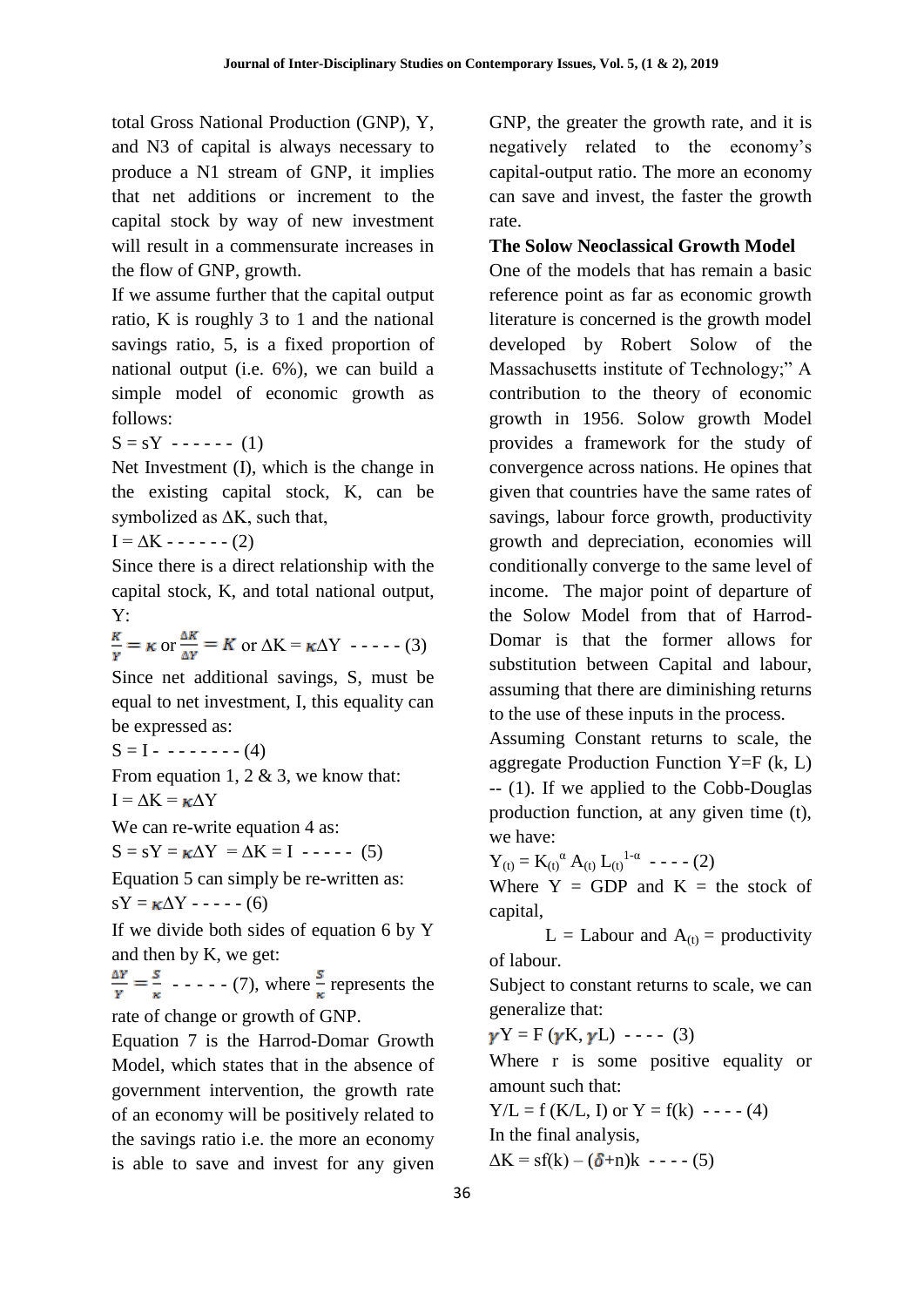The Solow equation (Equation 5) implies that the growth of the capital labour ratio (k) depends on savings sf (k). This is after making provision for the amount of capital required to service depreciation  $(\delta k)$ , and after capital widening also i.e. amount of capital per worker to net new worker joining the labour force (nk).

An increase in the rate of output growth is achieved has we raise K by increasing the rate of savings in the economy.

## **Empirical Review**

Different studies have been conducted on the relationship and effect of government revenue on economic growth and on the general performance of the economy with varying results. For instance, Gelb (1988) in his assessment discovered that's the discovery of oil and the consequent spikes in oil prices generally led to increase in government revenue and spending, but also with a loss in non-oil sector relative competitiveness. In like manner, Moradi (2007), using Iran from 1968 – 2005 as example, examined the effect of oil resource revenue cum abundance of economic growth and income distribution. He observed a positive and significant effect of oil abundance on the cross domestic product, but concluded that oil is not a blessing to Iran due to the fact that value of the estimated regression co efficient was too small.

Relating to Nigeria, Odularu (2007) and Ogbonna (2012) examined the relationship between the crude oil sector and the Nigeria economic performance and the effect of petroleum income on the Nigerian economy respectively. The former, using 1970 to 2005 as his scope and applying the OLS estimation method found that there was an improvement in the Nigerian economy due to crude oil consumption and

exportation. He latter also using the OLS with a period spanning from 2000-2009, opined that oil revenue has a positive significant effect on the GDP and per capita income, but that inflation was positively impacted also. Omo and Bashir (2015) also conducted an empirical investigation on oil revenue, Government spending vis-vis economic growth for the period of 1980 – 2012. They employed the OLS, cointegration test, granger causality test and vector error correction model, using time series data. Their findings mainly showed that oil revenue granger caused both total government expenditure and economic growth. On the other hand, there was no causality between government spending and economic growth in Nigeria. They therefor advocated for increased government spending on capital project in addition to growing the output of the oil sector so as to raise economic growth in the country.

Further still, Aderoju (2017) carried out an empirical analysis of oil revenue, non- oil revenue and economic development in Nigeria, using data from 1980 – 2015. Using the OLS estimation technique, Augmented Dickey Fuller test, Phillip-Perron test and the Johansen cointegration test, he found a significant positive relationship oil revenue and economic development in Nigeria. The same result applies to be non-oil sector. He recommended therefore, that government at all levels should invest more in both the oil and non-oil sub-sectors so as to enhance revenue generated nationally in attempts to increase economic development.

### **Methodology**

This study adopts an econometric research method to estimate the effect of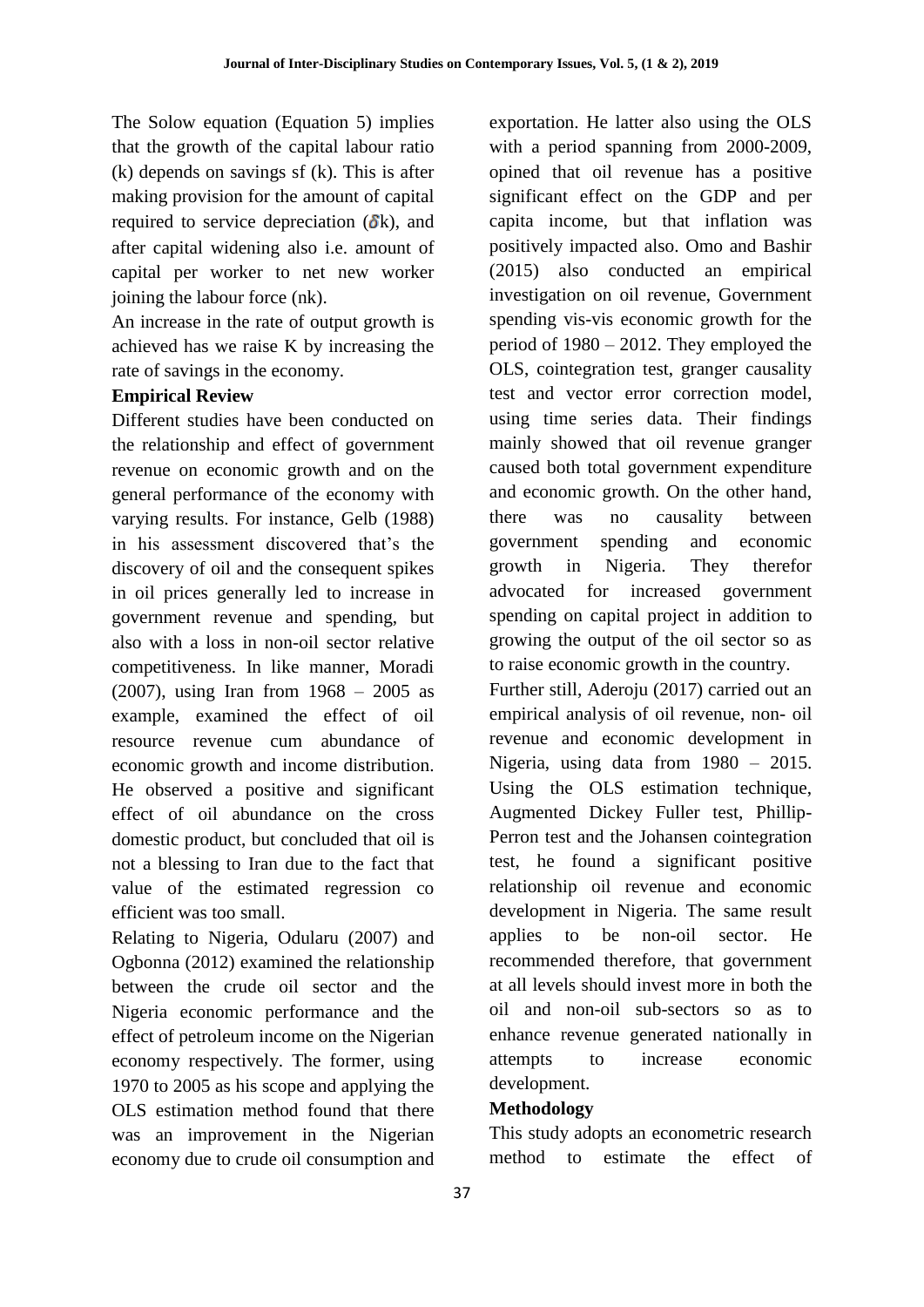government revenue on economic growth in Nigeria. Time series data are used for this work. The secondary data are collected from the statistical Bulletin of the Central Bank of Nigeria, covering the time span of 1981 and 2018 (37 years). The ordinary least squares (OLS) method of estimation will be used to estimate the coefficient of the independent variables and examine the nature of their relationship with the dependent variable. Multiple regression will be drawn based on the regression analysis.

### **Model Specification**

The functional form (economic form) of the model is specified as follows:  $RGDP = F(OREV, NOREV, INFR) - - - - ---(1)$ Where RGDP = Real Gross Domestic Product  $OREV = Oil$  Revenue NOREV = Non-oil Revenue  $INFR = Inflation Rate$ Specifically, the econometric form of the

model will take the following form:

 $RGDP = a_0 + a_1 \text{OREV} + a_2 \text{NOREV} + a_3$  $INFR + e$  ------ (2)

 $a_0$  = the autonomous or intercept variable of the model

 $a_1$ ,  $a_2$  and  $a_3$  = co-efficient or elasticity of the parameters of the respective variables.

The regression analysis comprised of the OLS, Autocorrelation Test, using Durbin-Watson Statistics. Similarly, the Augmented Dickey Fuller (ADF) unit root test and Johansen Cointegration test were deployed to examine the exact relationship among the variables.

#### **The apriori Test Expectation**

An a priori argument is based on economic theory which seeks to determine if the expected is equal to the observed results, that is, whether the actual observations are in line with the economic expectations. Consequently, in this study we expected that from the OLS linear equation, the following conditions are derivable:

 $a_0 > 0$ ,  $a_1 > 0$ ,  $a_2 > 0$ ,  $a_3 < 0$ .

| Tuble 1. HDT, Hughkined Dieney I until Test |               |                   |                   |                    |                   |  |  |  |
|---------------------------------------------|---------------|-------------------|-------------------|--------------------|-------------------|--|--|--|
| <b>VARIABLES</b>                            | <b>LEVELS</b> | $1^{ST}$          | 2ND               | <b>ORDER OF</b>    | <b>DECISION</b>   |  |  |  |
|                                             |               | <b>DIFFERENCE</b> | <b>DIFFERENCE</b> | <b>INTEGRATION</b> |                   |  |  |  |
| <b>RGDP</b>                                 | $-1.556783$   | $-5.535415*$      | $-9.383631**$     | I(1)               | <b>Stationary</b> |  |  |  |
| <b>OREV</b>                                 | $-2.664701$   | $-6.081895*$      | $-0.294609$       | I(1)               | <b>Stationary</b> |  |  |  |
| <b>NOREV</b>                                | $-0.353064$   | $-6.089607*$      | $-5.437209**$     | I(1)               | <b>Stationary</b> |  |  |  |
| <b>INFR</b>                                 | $-3.962500*$  | $-5.515817*$      | $-5.124633**$     | I(0)               | <b>Stationary</b> |  |  |  |
|                                             |               |                   |                   |                    |                   |  |  |  |
| <b>CRITICAL VALUE</b>                       |               |                   |                   |                    |                   |  |  |  |
| $1\%$                                       | $-4.243644$   | $-4.262735$       | $-4.273277$       |                    |                   |  |  |  |
| 5%                                          | $-3.544284$   | $-3.552973$       | $-3.557759$       |                    |                   |  |  |  |
| 10%                                         | $-3.204699$   | $-3.209642$       | $-3.212361$       |                    |                   |  |  |  |

**Data Analysis**

**Table 1: ADF: Augmented Dickey Fuller Test**

From the ADF test table above all the variables except INFR became stationary after the first difference. The major reason for this exercise is to avoid spurious regression result that is associated with time series data.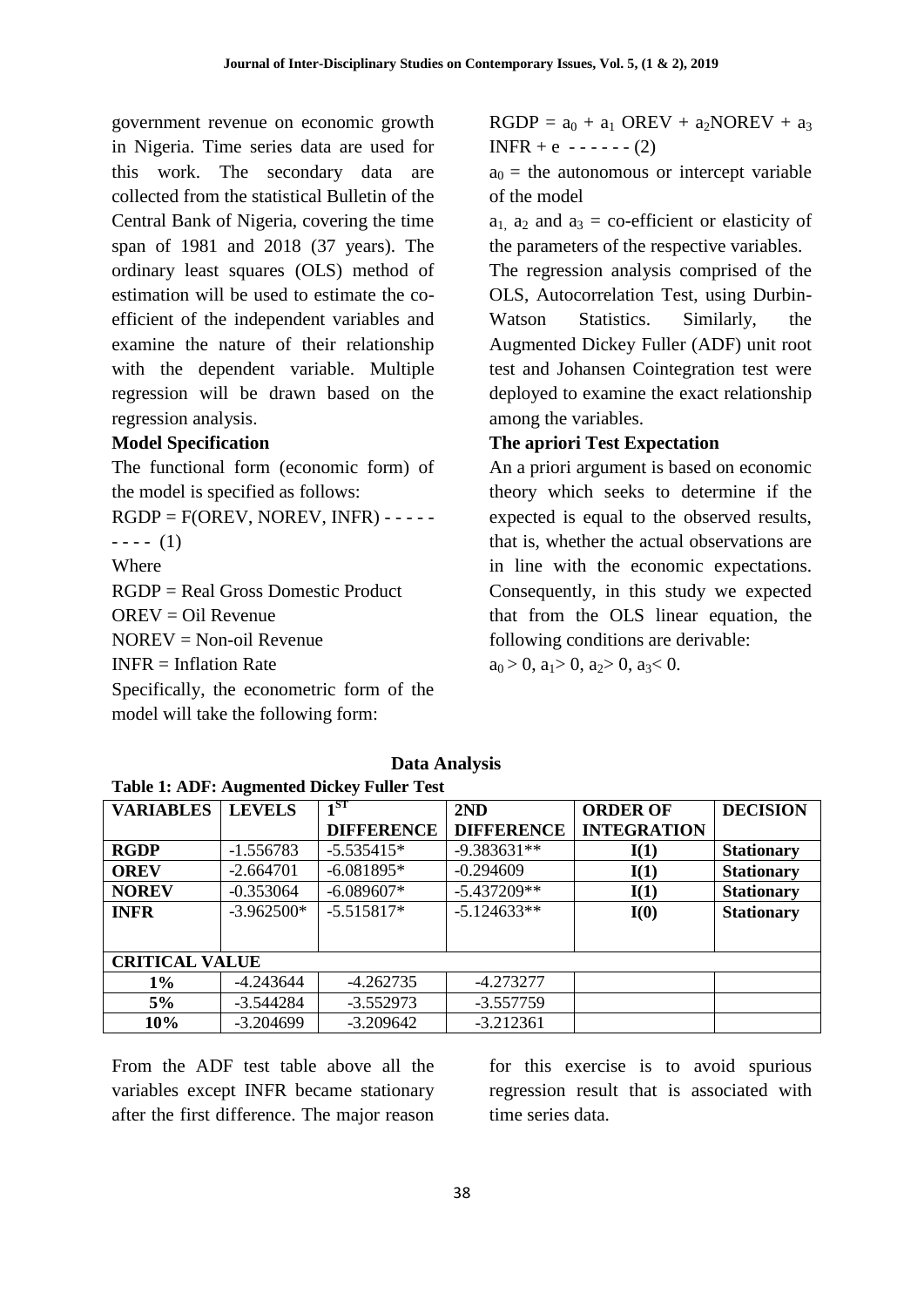#### **Table 2: Johansen Co-integration Test**

Date: 08/24/20 Time: 08:11 Sample (adjusted): 1986 2018 Included observations: 33 after adjustments Trend assumption: Linear deterministic trend Series: RGDP OREV NOREV INFR Lags interval (in first differences): 1 to 1

Unrestricted Cointegration Rank Test (Trace)

| Hypothesized<br>No. of $CE(s)$ | Eigenvalue | Trace<br><b>Statistic</b> | 0.05<br><b>Critical Value</b> | Prob. $**$ |
|--------------------------------|------------|---------------------------|-------------------------------|------------|
| None $*$                       | 0.435857   | 50.69727                  | 47.85613                      | 0.0264     |
| At most $1 *$                  | 0.409385   | 31.80650                  | 29.79707                      | 0.0290     |
| At most 2                      | 0.349897   | 14.42902                  | 15.49471                      | 0.0719     |
| At most 3                      | 0.006597   | 0.218438                  | 3.841466                      | 0.6402     |

Trace test indicates 2 cointegrating eqn(s) at the 0.05 level

\* denotes rejection of the hypothesis at the 0.05 level

\*\*MacKinnon-Haug-Michelis (1999) p-values

From the Trace-statistic we reject the null hypothesis of no cointegration among the variables since the P-value (0.0264) is less than 0.05 and conclude that variables in this study have long run relationship.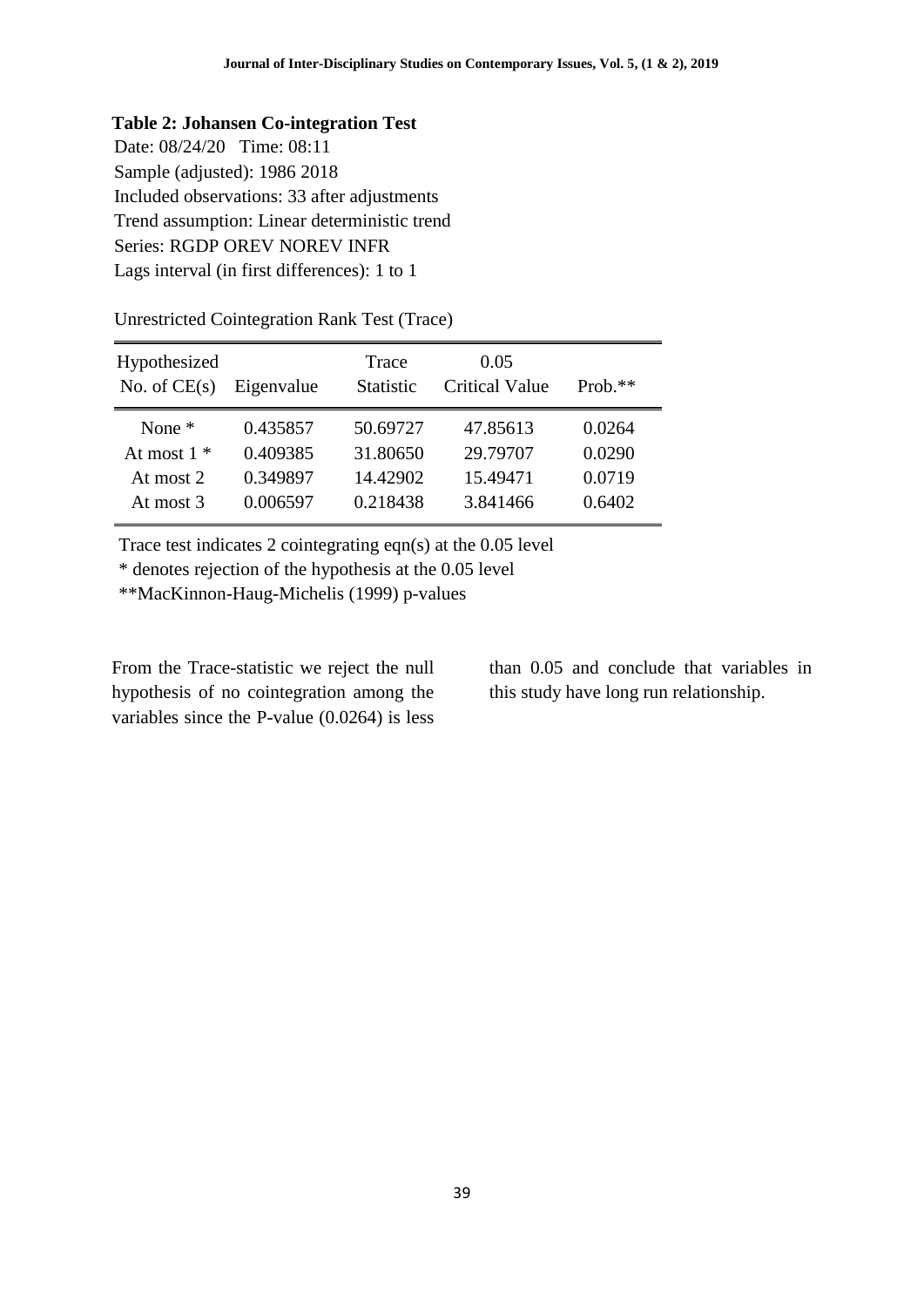#### **Table 3: Regression Result**

Dependent Variable: RGDP Method: Least Squares Date: 08/23/20 Time: 16:26 Sample: 1981 2018 Included observations: 37

| Variable                  | Coefficient  | Std. Error            | t-Statistic | Prob.        |
|---------------------------|--------------|-----------------------|-------------|--------------|
| C                         | $-2.15E+10$  | $2.02E+10$            | $-1.066922$ | 0.2938       |
| <b>OREV</b>               | 4840978.     | 6093450.              | 0.794456    | 0.4326       |
| <b>NOREV</b>              | $1.42E + 08$ | 13186616              | 10.78492    | 0.0000       |
| <b>INFR</b>               | $1.16E + 08$ | $6.08E + 08$          | 0.191074    | 0.8496       |
| R-squared                 | 0.914434     | Mean dependent var    |             | $1.30E + 11$ |
| <b>Adjusted R-squared</b> | 0.906656     | S.D. dependent var    |             | $1.94E + 11$ |
| S.E. of regression        | $5.91E+10$   | Akaike info criterion |             | 52.54590     |
| Sum squared resid         | $1.15E + 23$ | Schwarz criterion     |             | 52.72006     |
| Log likelihood            | -968.0992    | Hannan-Quinn criter.  |             | 52.60730     |
| F-statistic               | 117.5564     | Durbin-Watson stat    |             | 0.702545     |
| Prob(F-statistic)         | 0.000000     |                       |             |              |

From the above result the model of the study becomes :

 $RGDP = -2.15E+10 +$ 4840978OREV+1.42E+08NOREV+1.16E  $+08$ INFR $+e$ 

The co-efficient of all the variables met the specified apriori expectation except that of inflation (INFR) which is positive- this may due to the percentage unit used. Again all the variables showed positive relationship with the dependent variable, but only NOREV displayed significant impact on dependent variable. The regression result revealed very high degree of coefficient of determination  $R^2$ = 0.914434 and adjusted  $R^{-2} = 91\%$ . This measures the reliability of the model of this study. This is further enhanced by the F-stat that is significant at  $p < 0.05$ . The Durbin-Watson stat of 0.702545 shows

40

that there is the presence of positive serial correlation since it is less than the benchmark of 2.

#### **Discussion of Findings**

From Table 1, there is a positive relationship between federal government revenue and economic growth in Nigeria. Disaggregatedly x-rayed, both the oil revenue (OREV) and the non-oil revenue (NOREV) components showed positive relationship vis-à-vis economic growth. But it should be noted that the non-oil revenue (NOREV) had more significant positive effect on economic growth (the dependent variable). This result is in agreement with Aderoju (2017) and most of the earlier studies. However, inflation rate (INFR) is positively related to economic growth. This contradicts most earlier studies, even that of Aderoju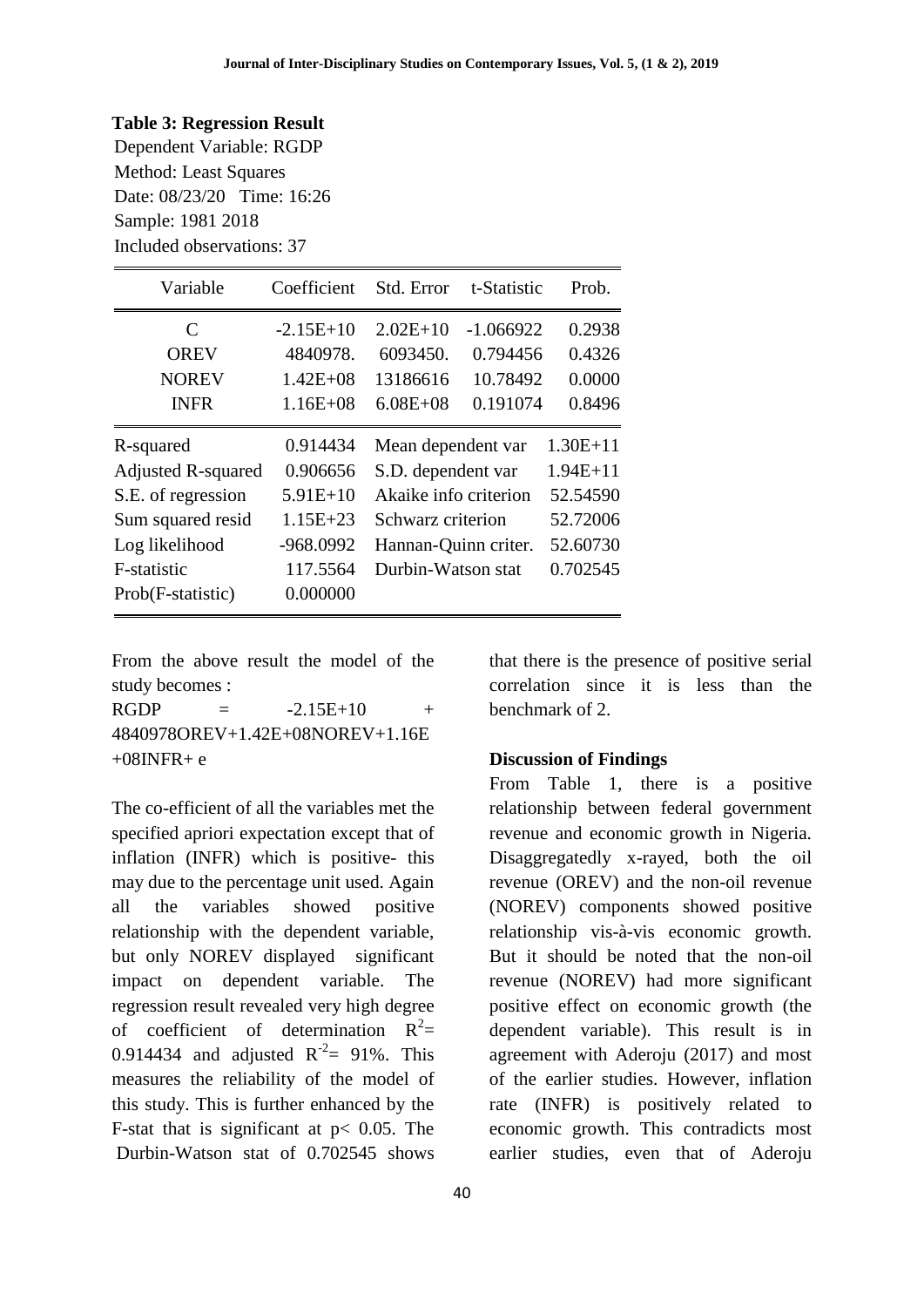(2017). A rise in inflation implies a rise also in economic growth, the study reveals. The coefficient of determination  $(R^2)$ indicates that over 91 per cent changes in economic growth are explained by government revenue (oil revenue, non-oil revenue and inflation combined). This shows that the model has a good fit. This is further enhanced by the F-statistics that is significant at  $P < 0.05$ ). The Durbin-Watson value of 0.702545 indicates the presence of positive serial correlation.

From Table 2, the stationary (unit root) test indicates that the set of variables are 1(1) variables i.e. integrated of order 1, except for inflation rate (INFR) that is 1(0) integrated order 0. Oil revenue and non-oil revenue are stationary at their various first differences, except inflation. The model is largely free from auto-correlation challenge. From the foregoing, federal revenue has a significant possible relationship with economic growth. Moreso, the non-oil revenue has more significant positive effect on economic growth. Thus, we reject the null hypothesis which states that there is no significant positive relationship between federal government revenue and economic growth in Nigeria. This implies that there is a positive relationship between federal government revenue and economic growth in Nigeria, especially the non-oil revenue component.

## **Conclusion and Recommendations**

This work examined the relationship between federal government revenue and economic growth in Nigeria, disaggregating the revenue into oil and non-oil components. The study covered a period of 37 years, from 1981 – 2018, applying multiple regression econometric analysis. The results of the study showed that federal government revenue generally impacts positively on economic growth in Nigeria. Viewed from the disaggregated point, non-oil revenue has more positive significant relationship with economic growth than the oil revenue component. This indicates that relying more on oil revenue for the economic rejuvenation of Nigeria is unwise and may, infact be counterproductive.

Based on the research findings, the following recommendations are made:

- Government should step up more efforts in its non-oil revenue generation drive so as to spur more economic growth.
- Such revenue so generated should be ploughed into key sectors of the economy to generate further economic growth and development.
- The government should step up efforts at diversifying the economy away from crude oil to that of nonoil. Solid minerals, agriculture, service, telecom and other evolving sectors should be developed more as a matter of urgency.
- Corruption and misappropriation of funds should be curbed so that government revenue can make better impact in the lives of the masses and so as to ensure sustainable economic growth and development of Nigeria.

## **References**

Aderoju, B.R. (2017). An Empirical Analysis of Oil Revenue, Non-Oil Revenue and Economic Development in Nigeria (1980 – 2015). *Research on Humanities*